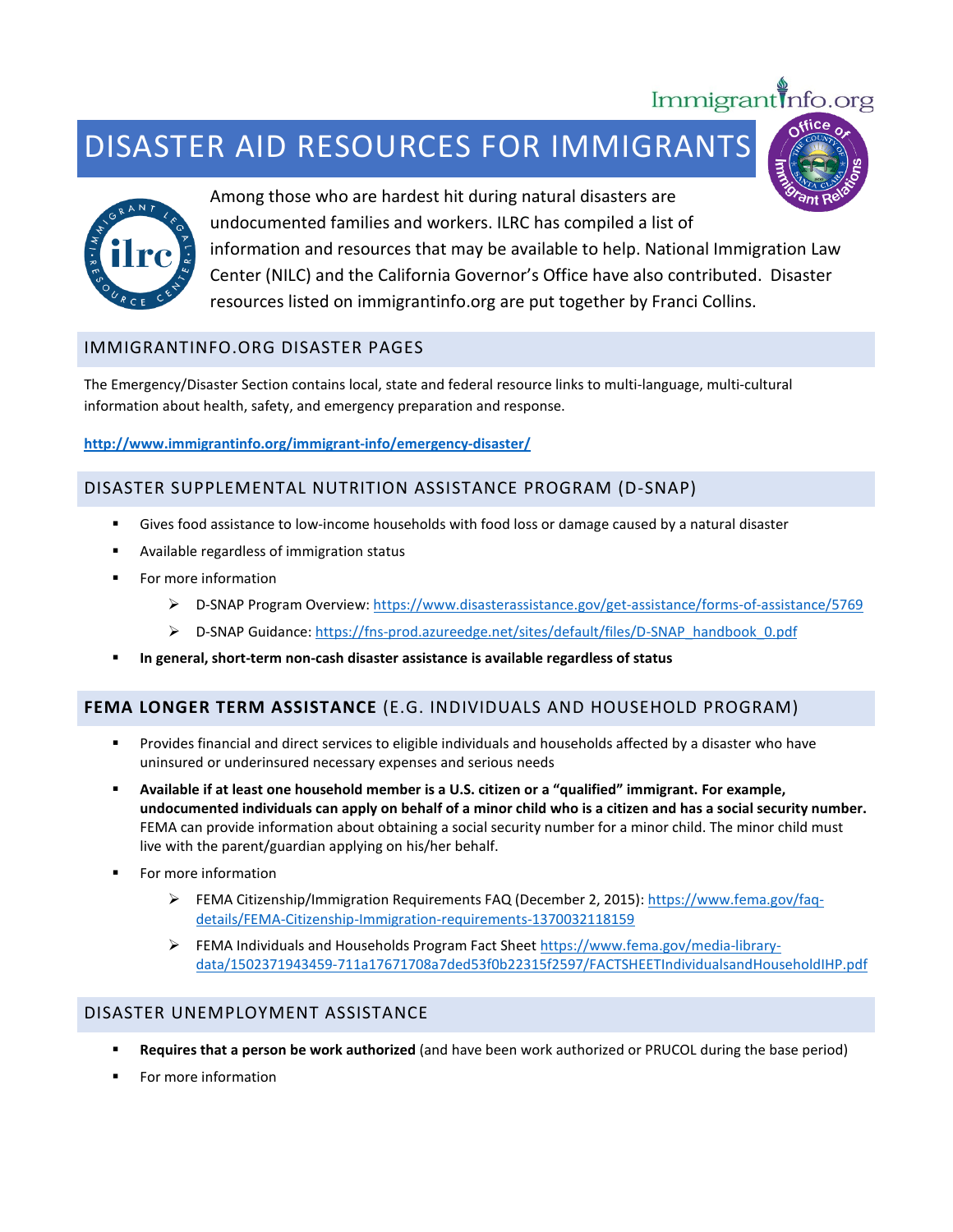▶ National Employment Law Project (NELP) DUA FAQ: [http://www.nelp.org/publication/how-workers](http://www.nelp.org/publication/how-workers-access-dua-after-hurricane-irma/)[access-dua-after-hurricane-irma/](http://www.nelp.org/publication/how-workers-access-dua-after-hurricane-irma/)

#### OTHER MAJOR BENEFITS PROGRAMS

- Major benefit programs tend to be more flexible about requiring documentation immediately after a disaster but may require applicants to declare that they have an eligible status – so applicants need to be careful.
- For more information about current California eligibility
	- ▶ NILC Major Benefits Programs chart: [https://www.nilc.org/issues/economic-support/programs-available](https://www.nilc.org/issues/economic-support/programs-available-to-immigrants-in-calif/)[to-immigrants-in-calif/](https://www.nilc.org/issues/economic-support/programs-available-to-immigrants-in-calif/)

#### STATE EMERGENCY SERVICES

 California'[s AB 2327](http://leginfo.legislature.ca.gov/faces/billNavClient.xhtml?bill_id=200720080AB2327) (among other things) requires that public employees provide assistance to survivors of disaster without eliciting any information or documentation not strictly necessary to determine eligibility

# NILC'S DISASTER ASSISTANCE RESOURCES

- NILC will be updating these shortly
	- [Food, Shelter, Cash Payments, Loans, and Other Help for Victims of Major Disasters](https://www.nilc.org/issues/economic-support/disaster-help/)
	- $\triangleright$  [Immigrant Eligibility for Disaster Assistance](https://www.nilc.org/immigrant-eligibility-disaster-assistance/)

# FUNDS AND SERVICES ON THE GROUND COMPILED BY GRANTMAKERS CONCERNED WITH IMMIGRANTS AND REFUGEES (GCIR)

- Links to funds available and organizations in the region to support
	- <https://www.gcir.org/initiatives/natural-disaster-response>

# REPLACING VITAL RECORDS AND OTHER DISASTER ASSISTANCE AND RECOVERY LINKS FROM LAWHELP

- Information on how to replace identification, birth, marriage and death certificates, etc.
- Guide to insurance legal rights, claim guidance and more
- **Formore information** 
	- <http://www.lawhelpca.org/subtopics/disaster-assistance-and-recovery>

# EVACUATION CENTERS/SHELTERS

- Several local officials have made public statements to make clear that these shelters are open to everyone regardless of immigration status
- The list includes many churches and schools that are hopefully seen as trusted spaces
- For more information including a list of evacuation centers
	- <http://www.caloes.ca.gov/ICESite/Pages/October-2017-Northern-California-Fires.aspx>